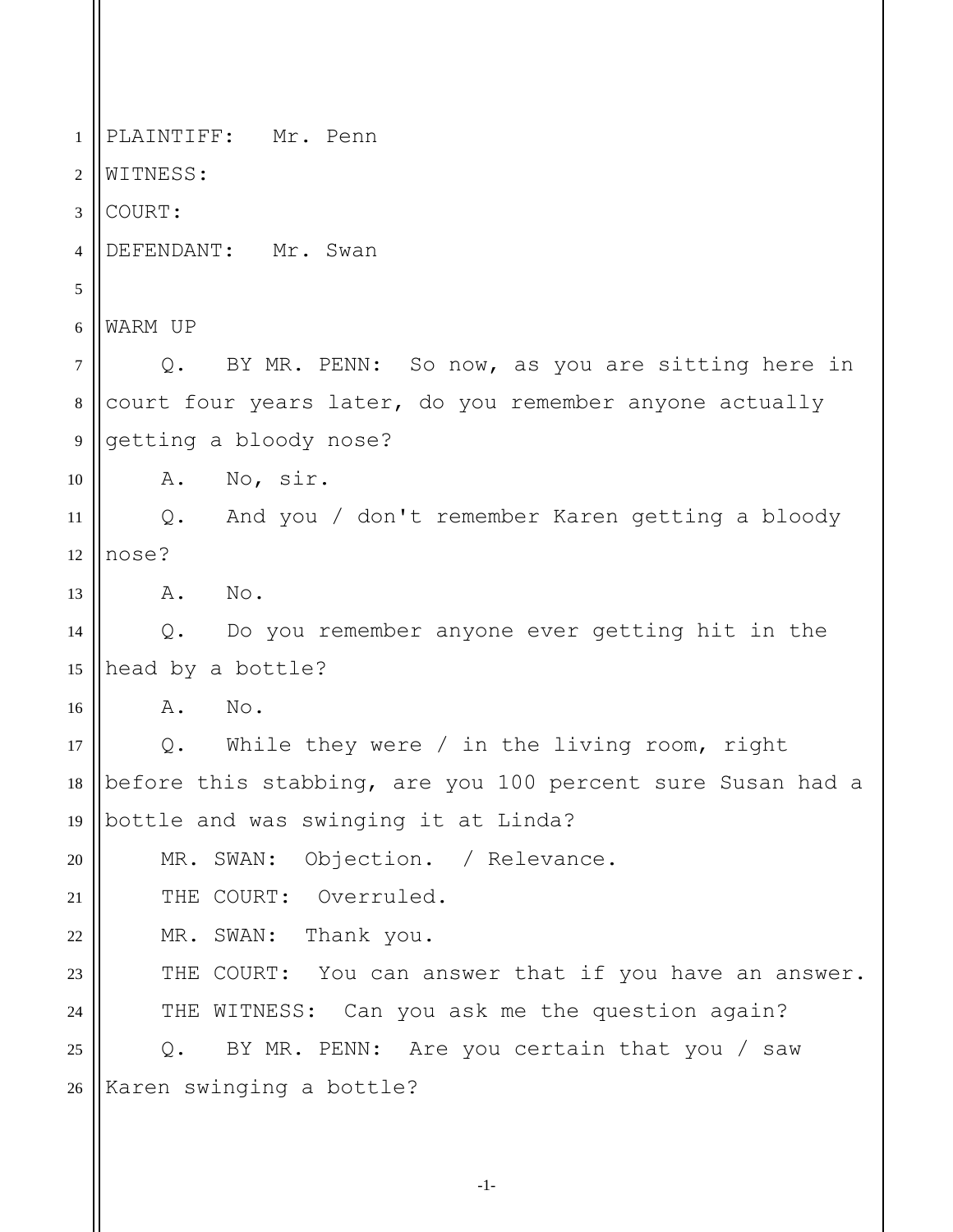1

A. Yes.

2 3 4 5 6 7 8 9 10 11 12 13 14 15 16 17 18 19 20 21 22 23 24 25 26 Q. And did you ever tell police officers that? MR. SWAN: Objection. Asked and answered. THE COURT: Overruled. MR. PENN: I will just move on, your / Honor. THE COURT: Next question, please. Q. BY MR. PENN: Now, after the stabbing started did you see -- sorry. I should clarify first. When you initially observed the stabbing, Susan was / already on the ground and Linda was on top of her? A. Yes. Q. Did you see what happened directly before that? Do you know how Susan / got on the ground? A. Because they pushed each other. They were fighting. She was really trying to stab her. She fell over. Q. And so just \*/ prior to Linda stabbing her, you see Susan go from the living room area into the kitchen? A. Yes, sir. Q. And did you see at this / point Susan make any punching movements toward Linda? A. No, sir. But Linda was attempting to stick up for herself. MR. PENN: Your Honor, I am going to / ask the latter part of that be stricken. The answer is nonresponsive. THE COURT: Overruled. That answer remains.

-2-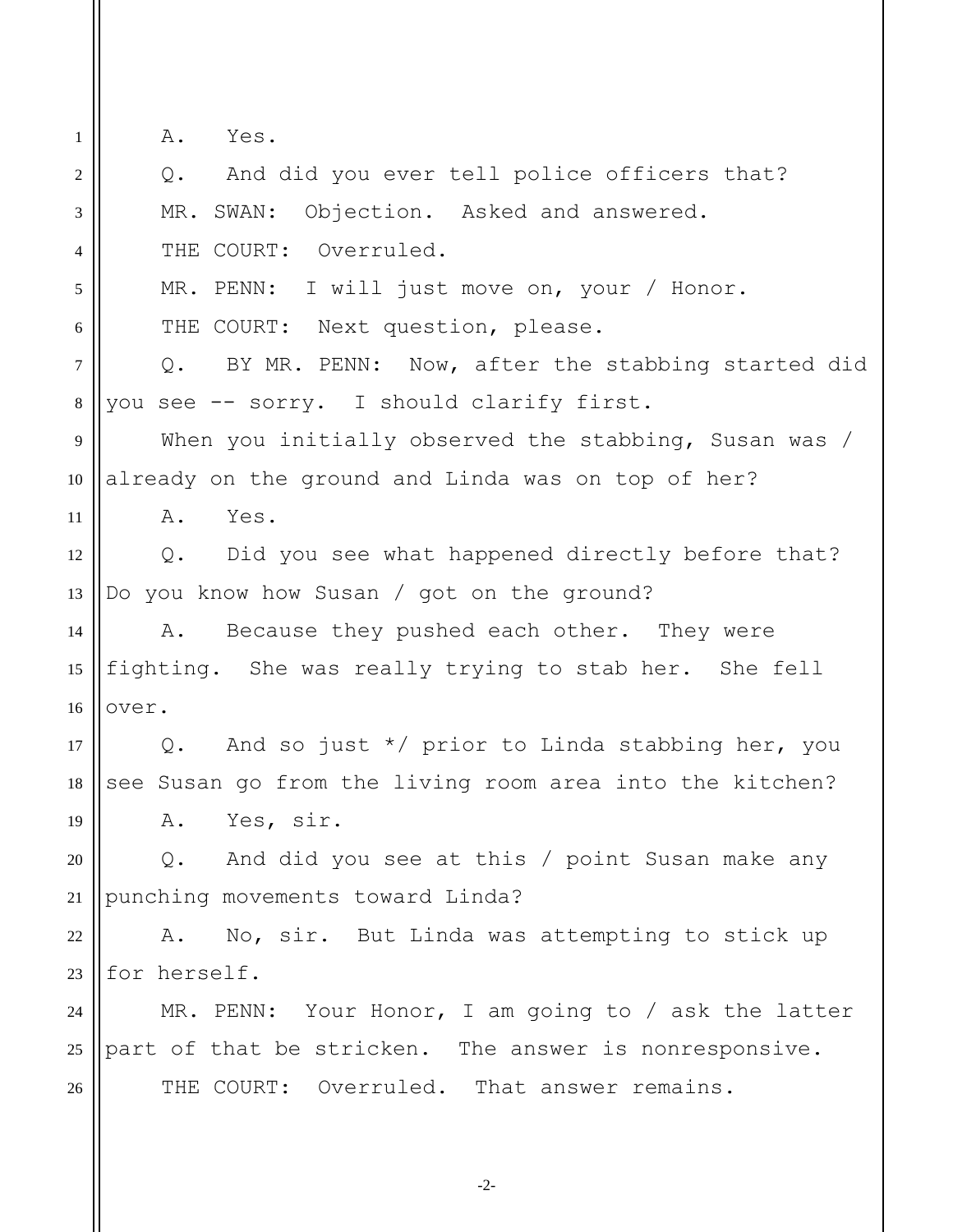1 2 3 4 5 6 7 8 9 10 11 12 13 14 15 16 17 18 19 20 21 22 23 24 25 26 Q. BY MR. PENN: So my question is just a yes or no / at this point. I am asking if you saw Susan do any type of physical movements toward Linda when she was in the kitchen. A. No. / Q. And did you see any type of bottle in Susan's hands at this point as if she is going toward the kitchen where Linda is? / A. No. Q. Did you see Susan put the bottle down that you said she had in her hand earlier? A. No, I didn't. Q. Do you know where / the bottle went? A. No. Q. You told detectives you were actually sitting on the couch during the entire time. Do you remember that? A. Yes. Q. And now / your testimony is a little different here in court? MR. SWAN: Objection. Argumentative. THE COURT: Overruled. You can answer that. THE WITNESS: I told you I was sitting on the couch, \*/ but I got up. When I was getting interviewed by the detectives, I didn't give any specific answers because they weren't asking good questions. I / had been awake

-3-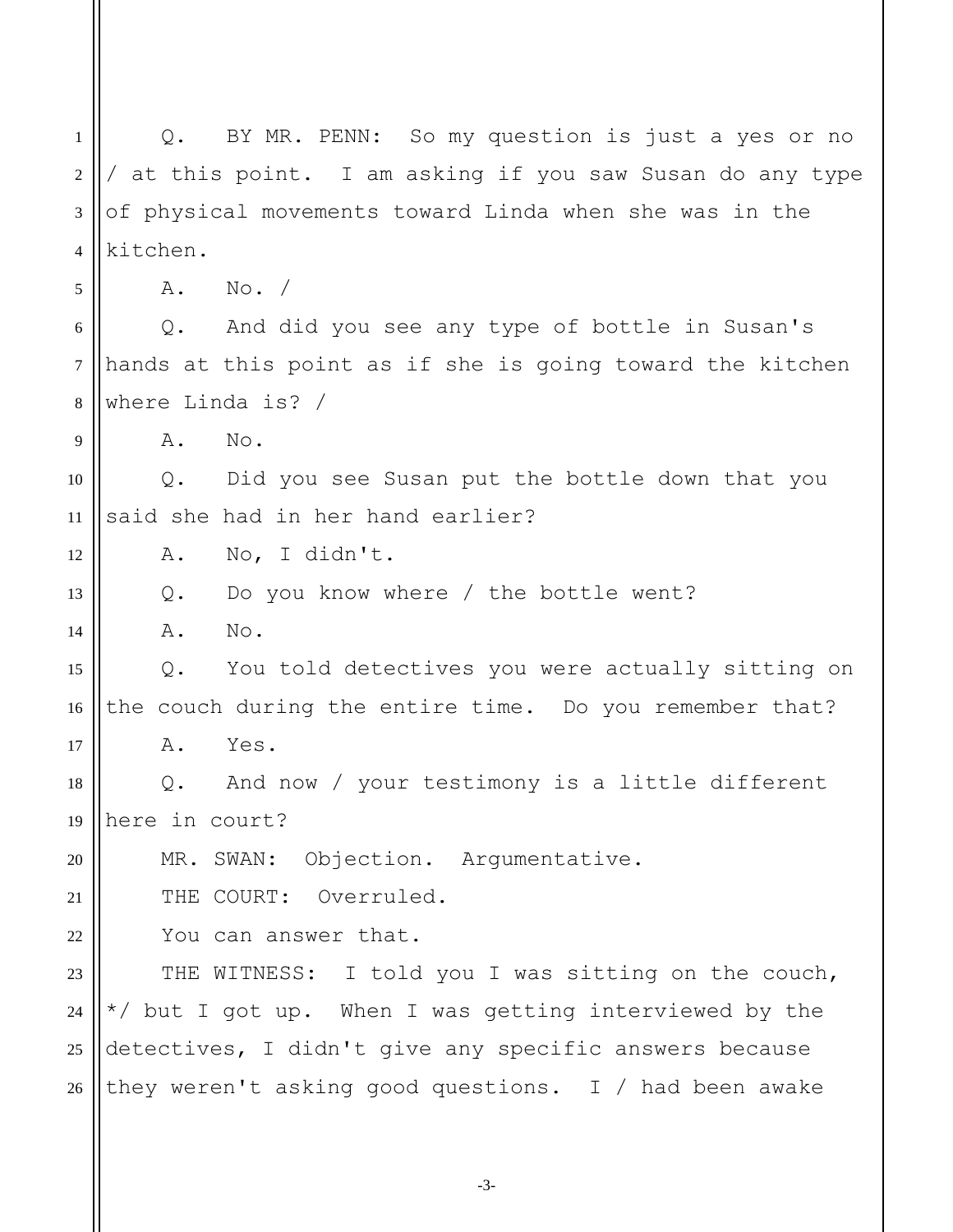1 2 3 4 5 6 7 8 9 10 11 12 13 14 15 16 17 18 19 20 21 22 23  $24$ 25 26 all night. I already told you everything. I did not want to be interviewed. Q. BY MR. PENN: So when you were speaking with officers did / you still feel a little high from the methamphetamine you had smoked earlier? A. Yeah. I was probably not in the right state of mind. Q. And / do you remember telling officers that Linda and her friend actually cleaned up the mess and put the towels away that they had used to / clean up the mess? A. No. Q. Would it refresh your recollection to look at testimony or a transcript on that? A. Sure. THE COURT: Counsel, is it testimony or / just a prior statement? MR. PENN: Just a transcript. I apologize. THE COURT: All right. MR. PENN: This is a prior statement. THE COURT: This lawyer is going to ask you to read / something. Please read it to yourself. When you are done, let us know, and perhaps he will ask you another question. Do you understand? THE WITNESS: Okay. / THE COURT: Just take your time to read it through. You can just look up so we know you are finished reading,

-4-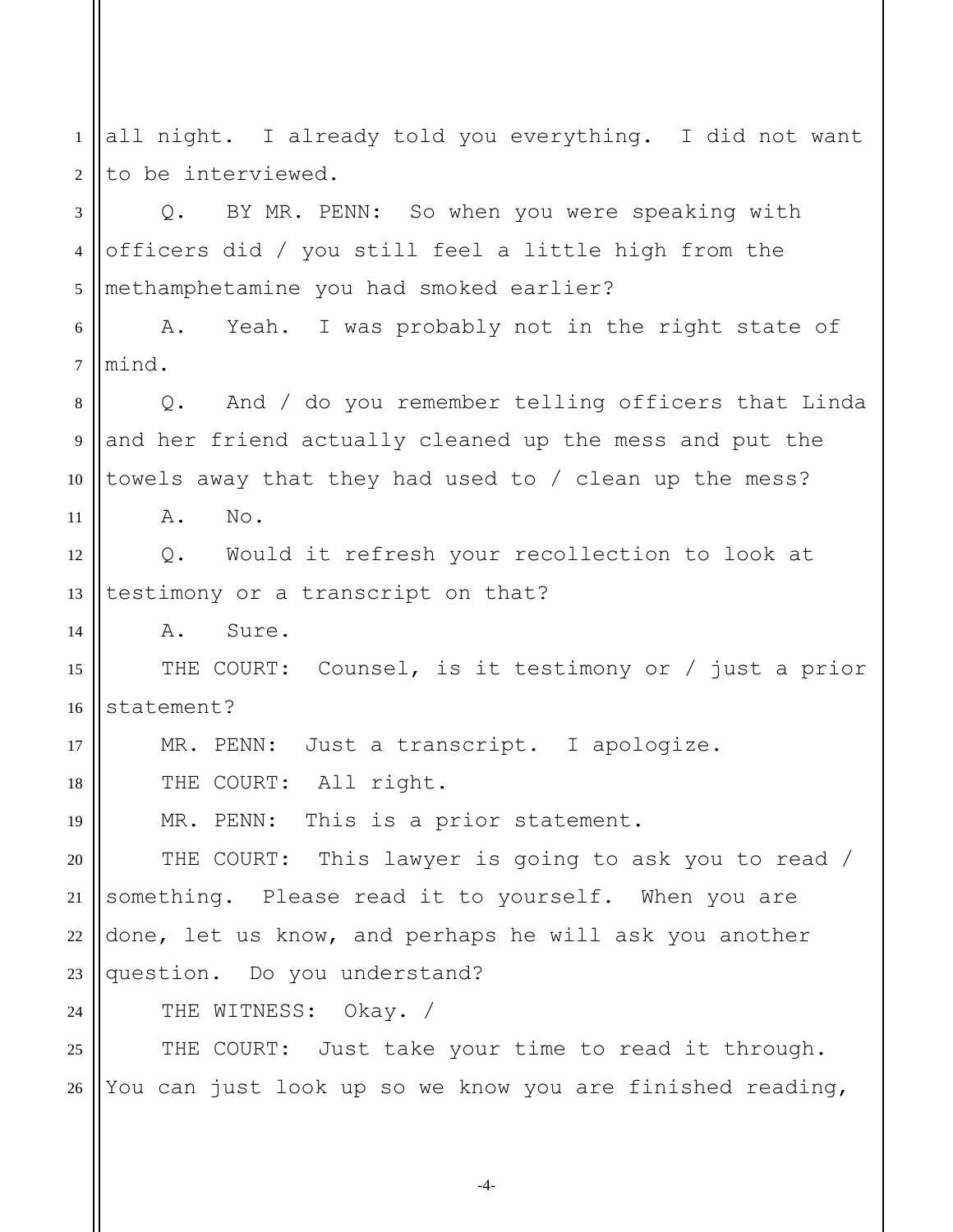| $\,1\,$          | okay?                                              |
|------------------|----------------------------------------------------|
| $\overline{c}$   | THE WITNESS: I am finished now. */                 |
| $\mathfrak{Z}$   | $^{\star\;\star}$ END OF WARM UP $^{\star\;\star}$ |
| $\overline{4}$   |                                                    |
| $\sqrt{5}$       |                                                    |
| $\boldsymbol{6}$ |                                                    |
| $\boldsymbol{7}$ |                                                    |
| $\,8\,$          |                                                    |
| 9                |                                                    |
| $10\,$           |                                                    |
| $11\,$           |                                                    |
| $12\,$           |                                                    |
| $13\,$           |                                                    |
| 14               |                                                    |
| 15               |                                                    |
| $16\,$           |                                                    |
| 17               |                                                    |
| 18               |                                                    |
| 19               |                                                    |
| $\overline{20}$  |                                                    |
| 21               |                                                    |
| 22               |                                                    |
| 23               |                                                    |
| 24               |                                                    |
| $25\,$           |                                                    |
| 26               |                                                    |
|                  |                                                    |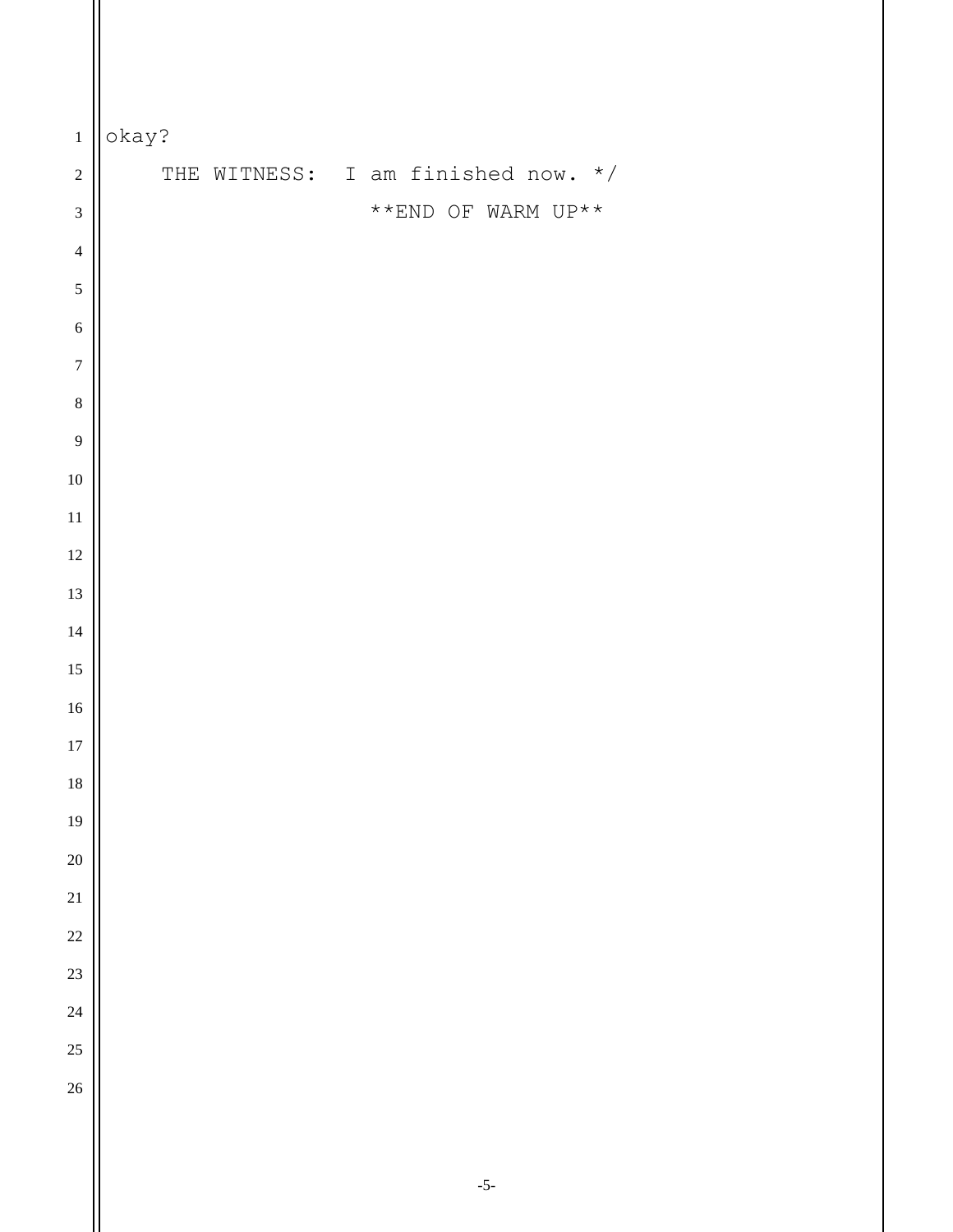EXAM

1

2 3 4 5 6 7 8 9 10 11 12 13 14 15 16 17 18 19 20 21 22 23 24 25 26 MR. PENN: Should I mark this as an exhibit? MR. SWAN: I would object to its admission. THE COURT: You're only trying to refresh the witness's recollection. No need to mark / it. Q. BY MR. PENN: I would like you to review number 14 all the way down into the next page. Just take a moment to review that and / let me know when you are done. A. Okay. I didn't actually say those exact words. They asked me and I said it was probably in / the dumpster. That's not really saying that I witnessed them clean up or put the towels in the dumpster. That's just me assuming. Q. Okay. So / when they asked you about cleaning up the mess, you do remember telling the officers you believed it was Linda and her friend? A. No, I / don't. I didn't explain that to them. Q. Do you remember stating that the people put everything in the trash? A. No. Q. So you don't recall saying / something like that to the police officer? A. I don't recall it because it didn't happen. Q. When you were talking to Linda, after you got back / from the gas station, do you remember talking to her about who was cleaning up?

-6-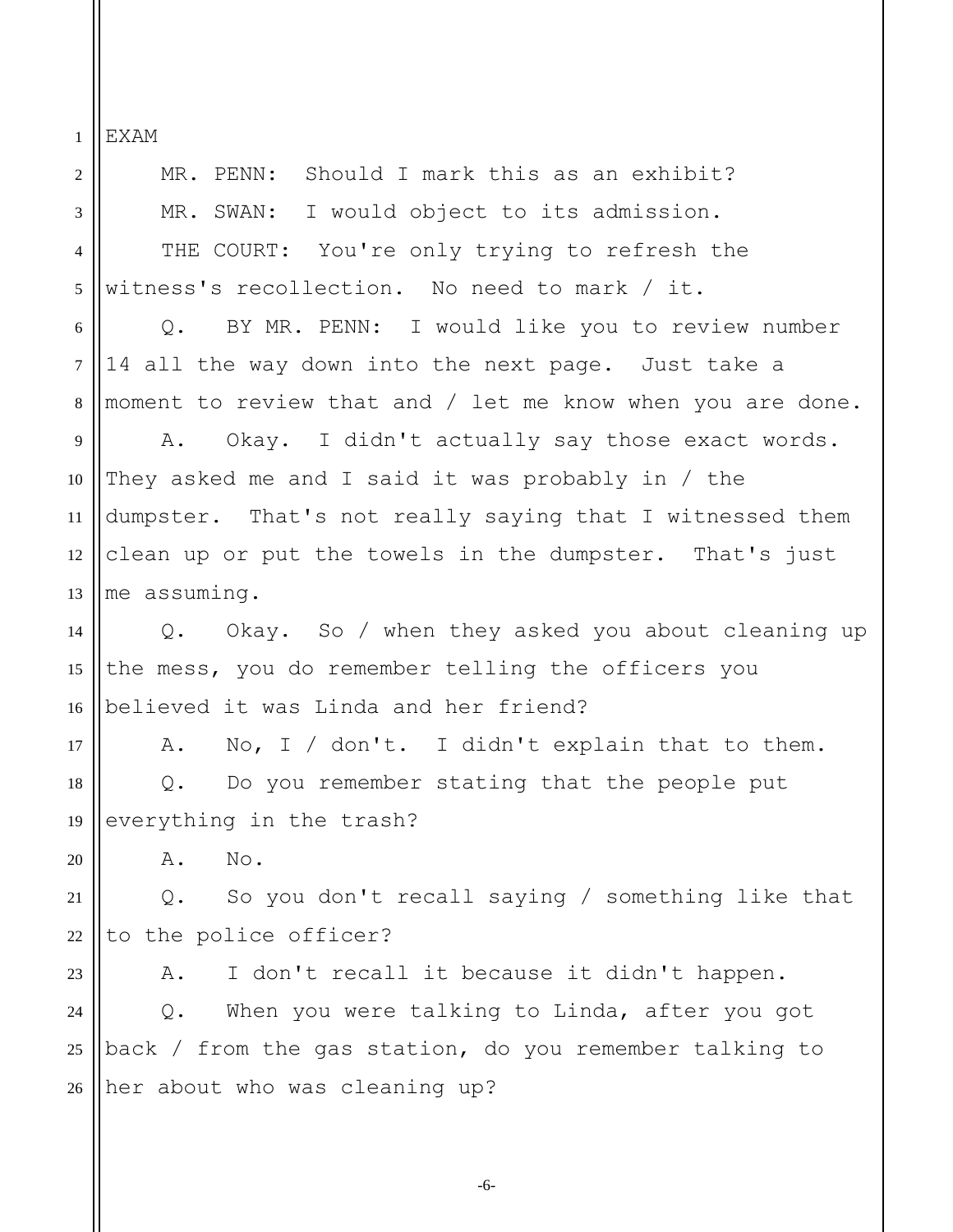1 2 3 4 5 6 7 8 9 10 11 12 13 14 15 16 17 18 19 20 21 22 23  $24$ 25 26 A. No. Q. Did you ask her in particular about who washed \*/ the knife? A. No. Q. Do you remember notifying the officers you believed the knife was washed? A. No. Can I see where I said that? Q. Absolutely. MR. SWAN: I / object as to lack of foundation, your Honor. THE COURT: At this point there is no failure of recollection. We will move forward and see where we / go. MR. PENN: I can ask a question. THE COURT: Next question, please. Q. BY MR. PENN: Do you remember anything regarding who washed the knife off? A. No. Q. And I am just trying / to find that exact portion in the transcript that you asked me about. A. Okay. THE COURT: Once again, this lawyer is going to ask you to read / something. Read it to yourself and tell us when you are done. THE WITNESS: Okay. Q. BY MR. PENN: If you can look at this particular portion all the way to / there, please. Just let me know

-7-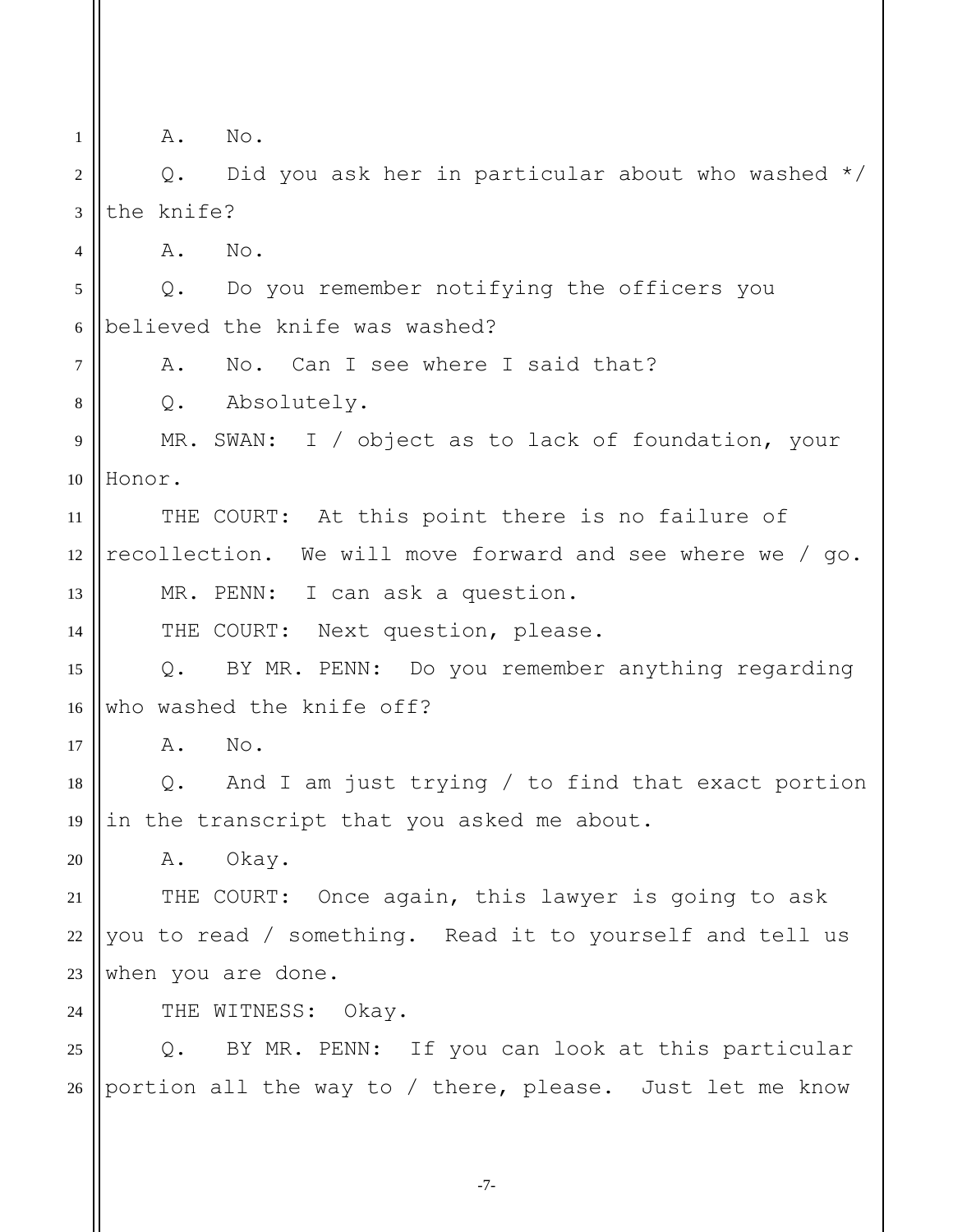when you are finished. A. Yeah, but I said in the beginning I didn't know what happened to the knife. / Q. And I am asking you in particular -- A. I am assuming they cleaned it up. That's probably what I meant. Q. Well, do you remember the detectives / asking if you observed Linda pick up the knife? A. I didn't tell them anything about Linda. I wasn't going to really tell the police anything. \*/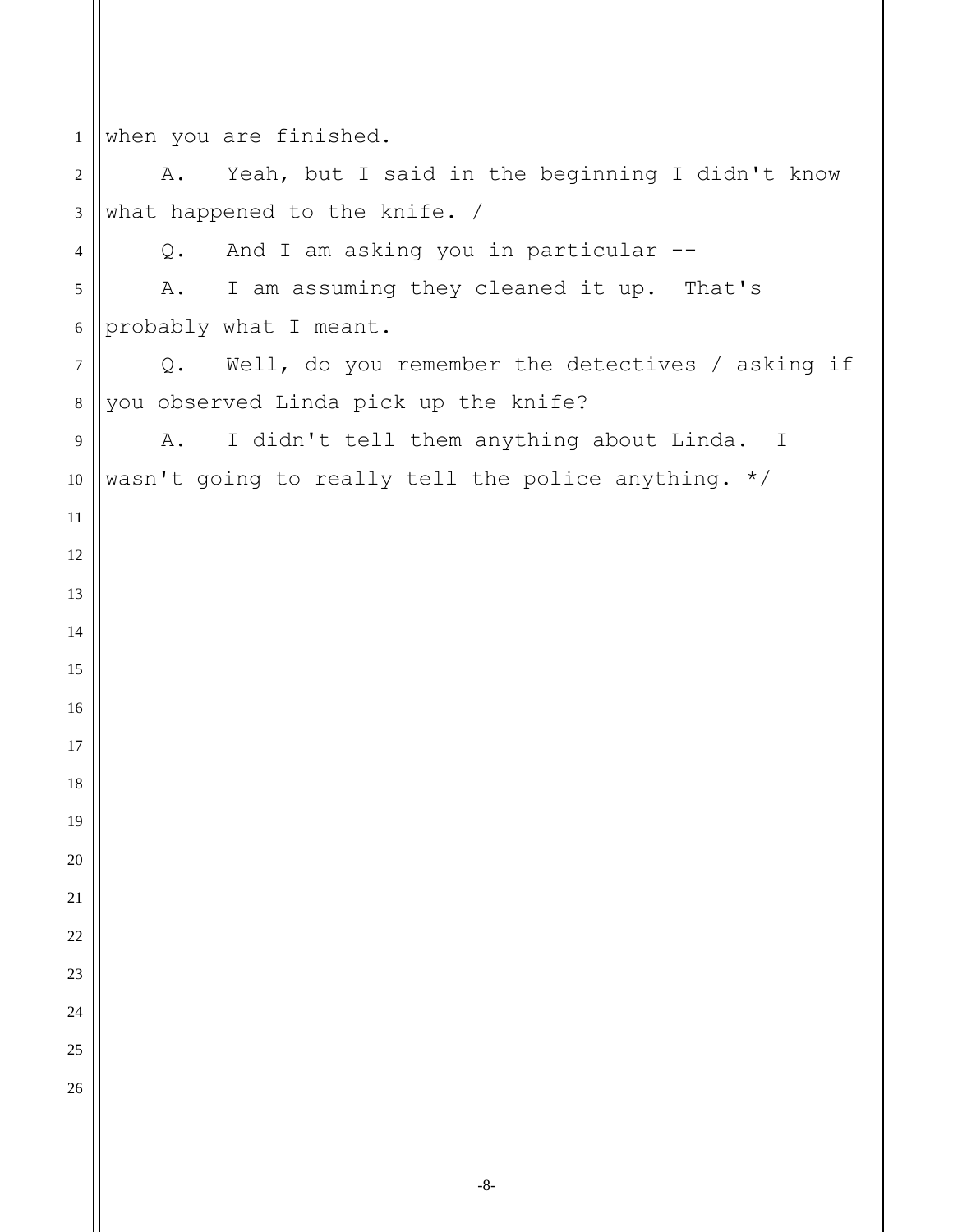1 2 3 4 5 6 7 8 9 10 11 12 13 14 15 16 17 18 19 20 21 22 23 24 25 26 START TYPING Q. MR. PENN: Do you remember being asked about cleaning the knife? A. That didn't happen. Q. Do you recall that statement to the police? A. No. Q. Does reading this refresh / your recollection as to that? A. No, sir. Q. You said on cross that Linda told you not to talk to anyone about the stabbing? A. Yes, sir. / Q. And what were her words? A. We weren't going to tell them about it. We weren't going to say anything. Q. You discussed that together? A. We were / talking about it. I wasn't going to say anything to the cops. It just wasn't my place to even do that. Nobody else is saying / anything. Why then should I have to? Q. Again, you felt like you didn't want to rat her out? A. That's right. Q. That's what you actually told / police; is that right? A. No.

-9-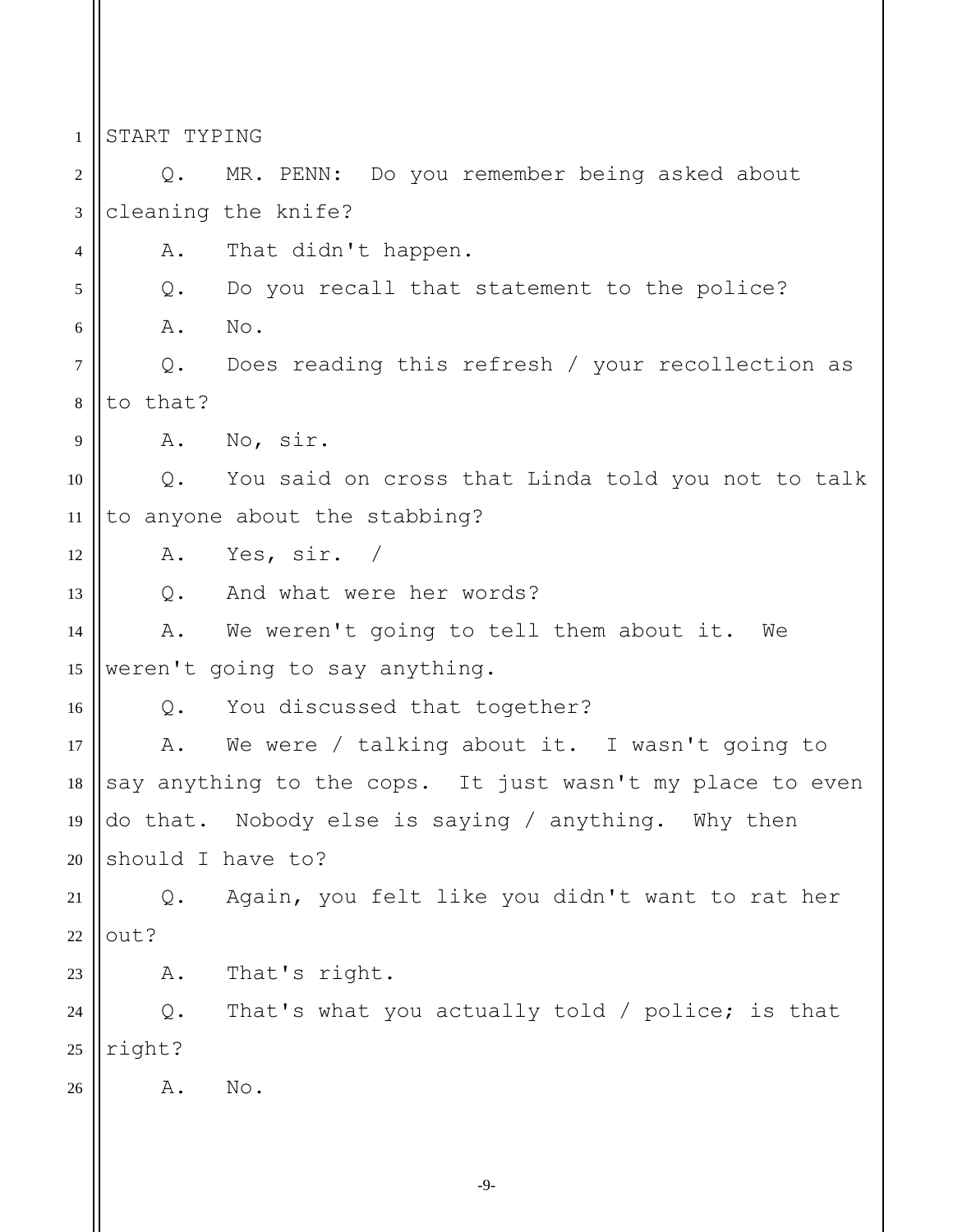1 2 3 4 5 6 7 8 9 10 11 12 13 14 15 16 17 18 19 20 21 22 23  $24$ 25 26 MR. SWAN: Objection. Never mind. That's fine. THE COURT: Okay. The objection is withdrawn. The answer remains. Q. BY MR. PENN: And when you told officers that you / think Linda punched Susan, what were you meaning by that? MR. SWAN: Objection. Assumes facts not in evidence. THE COURT: As phrased, it does. Sustained. Try again. Q. BY MR. PENN: Do you / recall telling officers that you think Linda punched Susan and that caused the bloody nose? A. No. Q. Do you have any recollection that Linda punched Susan \*/ at any time that night? A. No, sir. Q. Would it assist you to review an earlier transcript? Do you just not remember it? A. No, I do / not remember. Q. And when you were speaking to police officers, although you said you felt like you were still a little under the influence of / meth, you believed you were being truthful to them; is that correct? A. Definitely. Q. Your statement to police officers back then, is it fair to say / that things were fresher in your mind?

-10-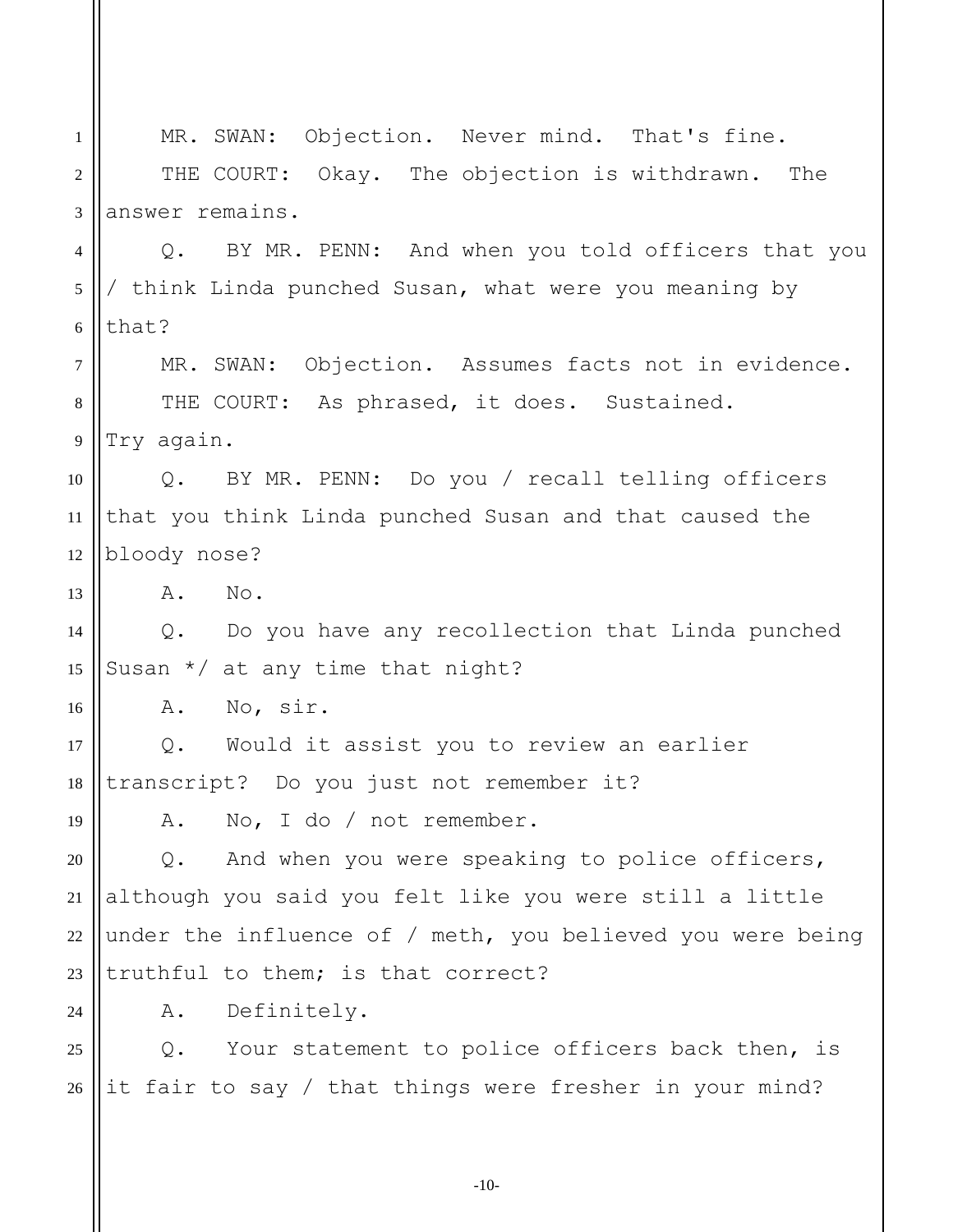| 1      | Α.             | Yeah.                                                 |
|--------|----------------|-------------------------------------------------------|
| 2      | $Q$ .          | And when you saw Linda stab Susan in the face         |
| 3      |                | well, do you remember testifying to that / yesterday? |
| 4      | Α.             | Yes.                                                  |
| 5      | $Q$ .          | What was Susan doing as that's happening?             |
| 6      | Α.             | Laying on the ground.                                 |
| $\tau$ | Q.             | Was she doing anything with her body?                 |
| $8\,$  | Α.             | Trying to get Linda away. /                           |
| 9      | $Q$ .          | Can you describe what Susan was doing to try to       |
| 10     | get her away?  |                                                       |
| 11     | Α.             | Just pushing her away.                                |
| 12     | Q.             | Was she using her hands?                              |
| 13     | Α.             | Yes, sir.                                             |
| 14     | Q.             | Both / hands?                                         |
| 15     | Α.             | Yes, sir.                                             |
| 16     | Q.             | You didn't see any weapon in either of her hands?     |
| 17     | Α.             | No.                                                   |
| 18     | Q.             | And did you see Linda place her hands on any          |
| 19     |                | particular / part of Susan's body?                    |
| 20     | Α.             | What do you mean?                                     |
| 21     | Q.             | Perhaps the shoulders or the arms?                    |
| 22     | Α.             | Whose hands are you asking me about?                  |
| 23     | $Q$ .          | Susan placing her hands $*/$ on Linda when she is     |
| $24\,$ |                | being stabbed and Linda is on top of her.             |
| 25     | Α.             | No.                                                   |
| 26     | $\mathsf{Q}$ . | You said she was pushing her off, though?             |
|        |                |                                                       |
|        |                |                                                       |
|        |                | $-11-$                                                |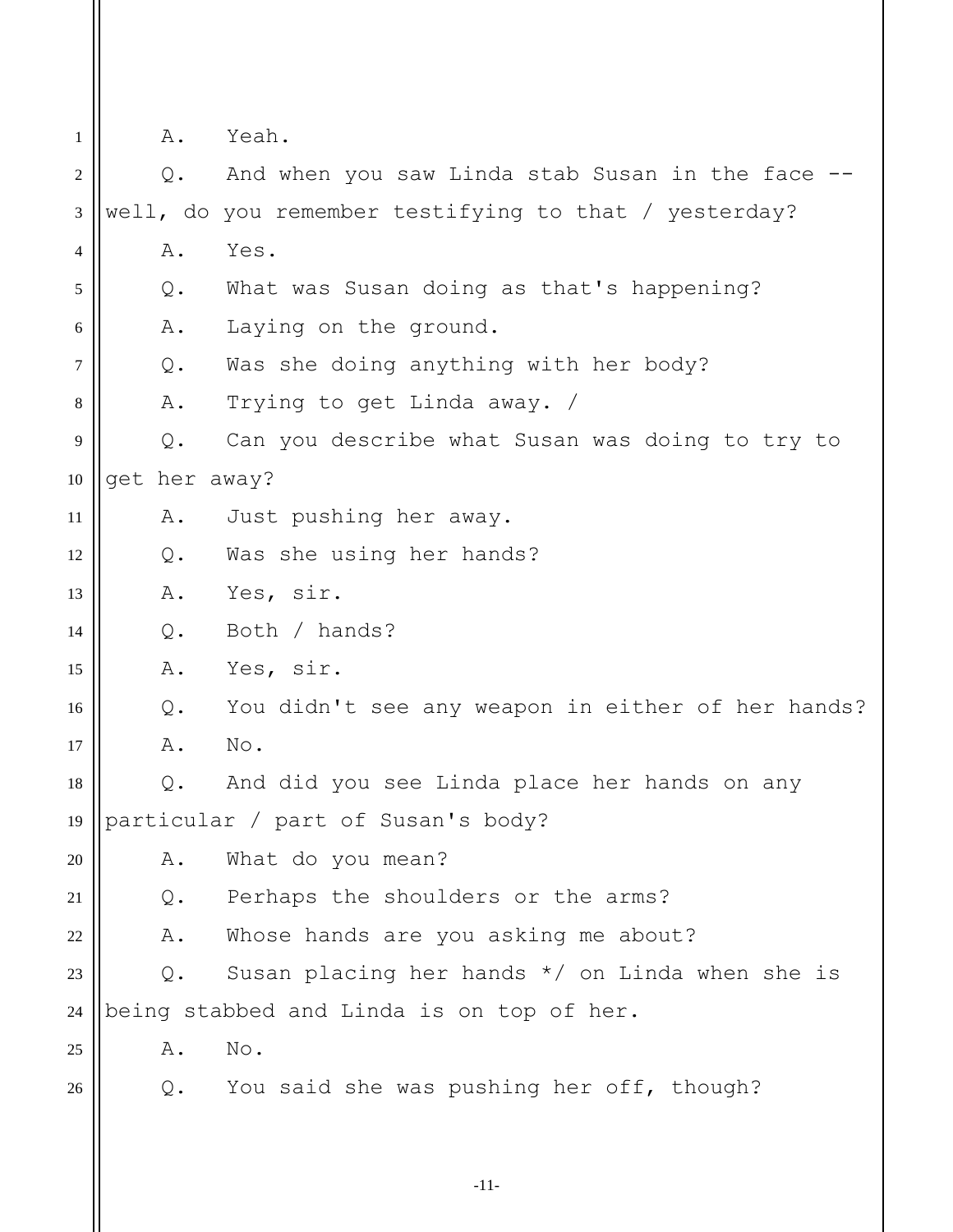1 2 3 4 5 6 7 8 9 10 11 12 13 14 15 16 17 18 19 20 21 22 23 24 25 26 A. After she / had gotten stabbed, yeah. Q. And that happens after the first stab? A. I don't remember. Q. To be clear, what you remember is Linda stabbing multiple times / and Susan using both her hands to try to push Linda away? A. Absolutely. Q. And then Karen entering the altercation and trying to pull or push / Linda away? A. Yes. Q. And that's when Karen got hit in the head with a bottle by the other woman at the party? A. You mean in / the kitchen? Q. Yes. A. No. Q. Where did that happen? A. I don't remember. That was way before the knife came out. That was before anything happened in / the kitchen. Q. Okay. You reviewed the transcript yesterday. We went through it, and you reviewed the statement and testified that Karen got hit with the / bottle; correct? A. I didn't say in the kitchen, though. Q. Well, would it help you to refresh your recollection because you don't remember anymore? A. The bottles / were in the living room, not in the

-12-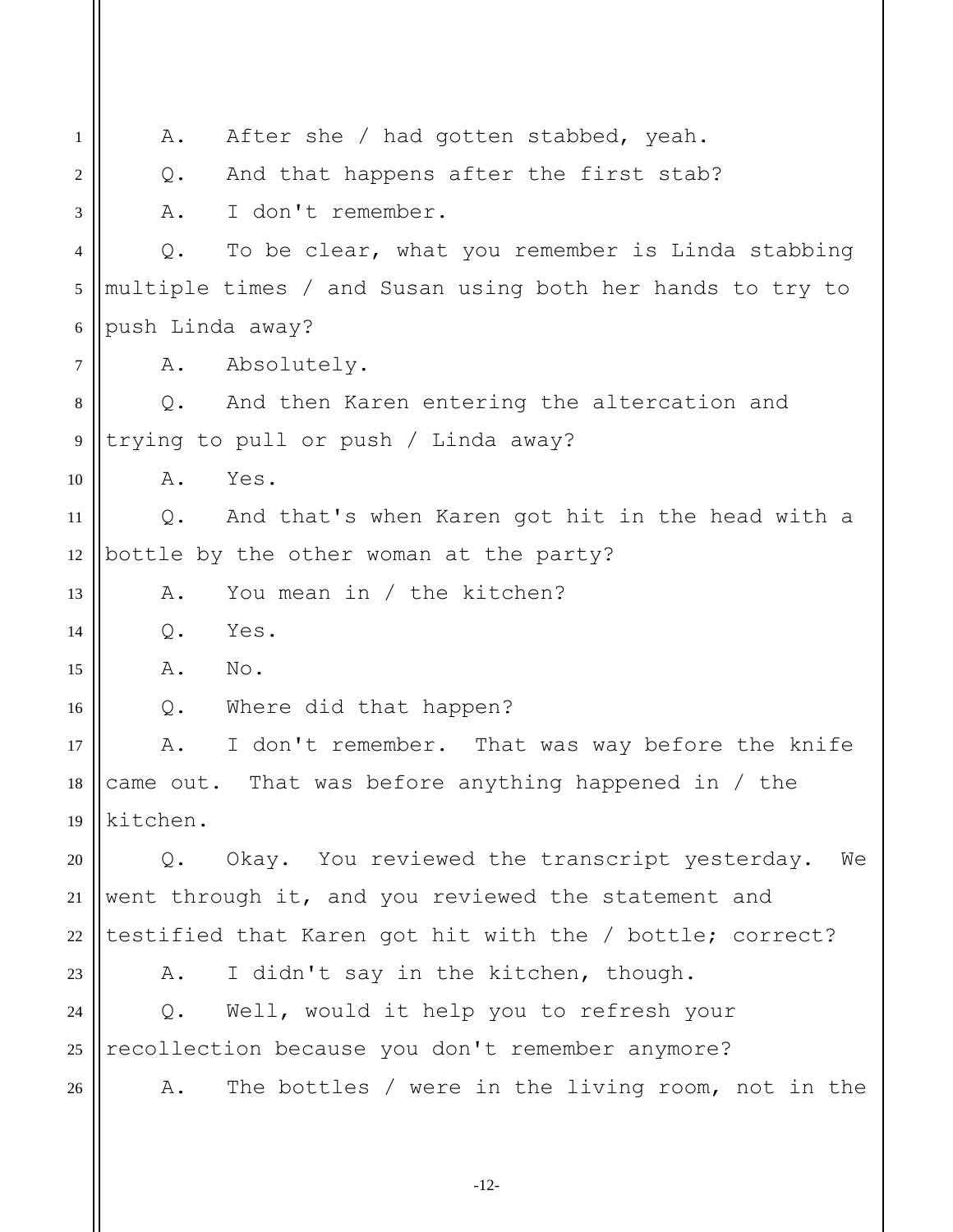1 kitchen.

4

20

2 3 Q. In your own mind, when did Karen get hit in her head by the bottle?

A. Probably \*/ in the living room.

5 6 7 8 Q. Are you just guessing when you answer that way? A. No, sir. I already testified that the bottles all happened in the / living room. There are no bottles being swung in the kitchen.

9 10 Q. I am just trying to clarify. You don't need to get upset, okay?

11 A. I / am not upset.

12 MR. SWAN: Objection.

13 14 THE COURT: Folks, don't instruct the witnesses. Just ask questions.

15 Go ahead.

16 MR. PENN: Okay. Thank you.

17 THE COURT: Next question.

18 19 Q. BY MR. PENN: When did Karen get hit in / the head with a bottle?

A. That's in the living room.

21 22 Q. I understand that. When was that actually happening?

23 24 A. When they are all fighting. I can't / really speculate on the exact time. It all happened so quickly.

25 26 Q. You previously testified there are four people with the bottles. There is the blonde / woman you don't

-13-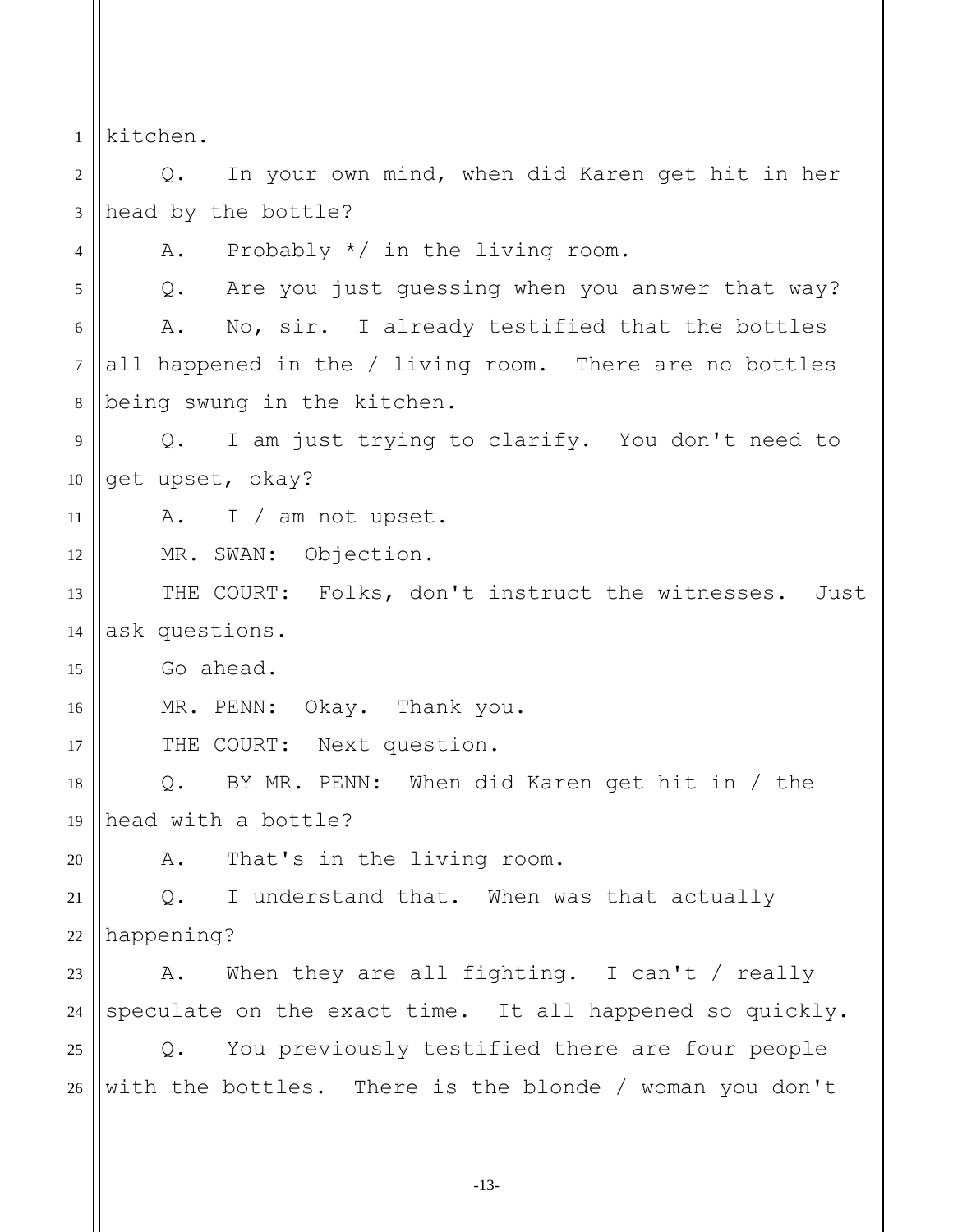1 2 3 4 5 6 7 8 9 10 11 12 13 14 15 16 17 18 19 20 21 22 23 24 25 26 know, Karen, Susan, and the defendant, right? A. It was just Linda, Karen, and Susan. And then the other woman came in and started / fighting, but that was just for one second. Q. Did it eventually become an altercation that was two against two? A. No. It was two against one. Q. So / then the blonde woman enters, and, in that one second, she hit Karen in the head with a bottle? A. Yes. Q. At this point, is it \*/ just Linda and Susan fighting until Karen comes in, attempting to pull Linda away from her? A. Yes, sir. Q. Okay. And the blonde woman, do you / know where she went during this time period? A. No, sir. Q. So she could have been anywhere in the kitchen? MR. SWAN: Objection. Calls for speculation. THE COURT: As phrased, / it does. Sustained. Q. BY MR. PENN: Is it that you don't remember where this woman went? A. It was all happening so quickly. I can't keep track of everybody. / I don't remember where she went. Q. Okay. A. How can I keep track of 15 people that were there

-14-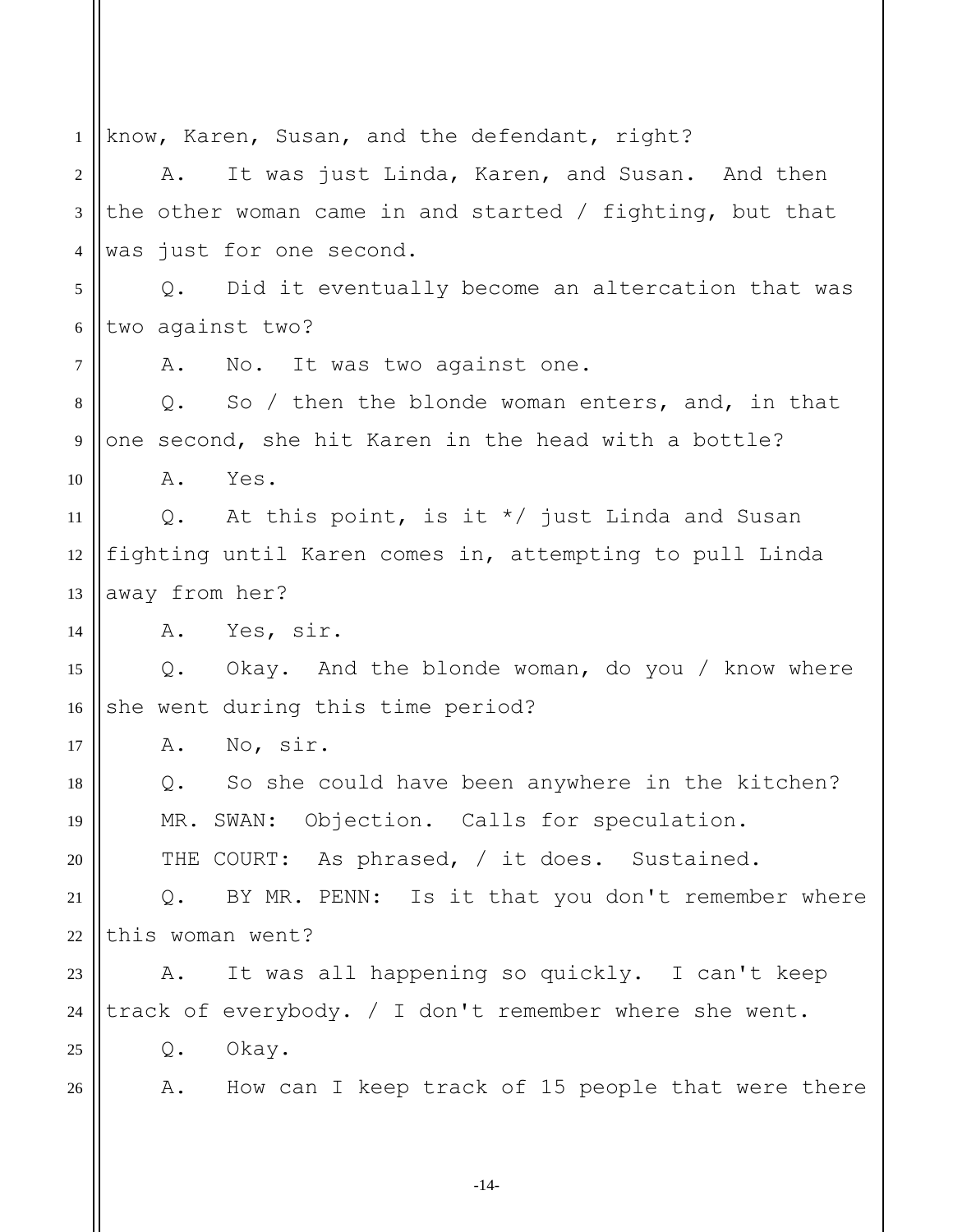1 2 3 4 5 6 7 8 9 10 11 12 13 14 15 16 17 18 19 20 21 22 23 24 25 26 out of the whole party? I can't / keep track of where each person was during each event. Q. I understand that. I am trying to figure out what you actually remember seeing. Do / you remember ever seeing the blonde woman after the stabbing? A. No. Because we all got up and tried to stop the fight. Q. Were you and Mike's / brother trying to stop the fight? A. Yes. We all were helping. Q. How many other people? A. Like, four other people. Q. And, to be clear, you / said you don't remember any of their names, correct? A. No. Q. Because you didn't know very many people there? A. Correct. Q. Did it appear that Linda had lost \*/ control during the time she was just stabbing over and over? A. No. Q. Did she seem to know exactly what she was doing? MR. SWAN: Objection. Calls for / speculation. THE COURT: Sustained. Q. BY MR. PENN: Did she appear to be very intoxicated at the point she is stabbing Susan on the ground?

-15-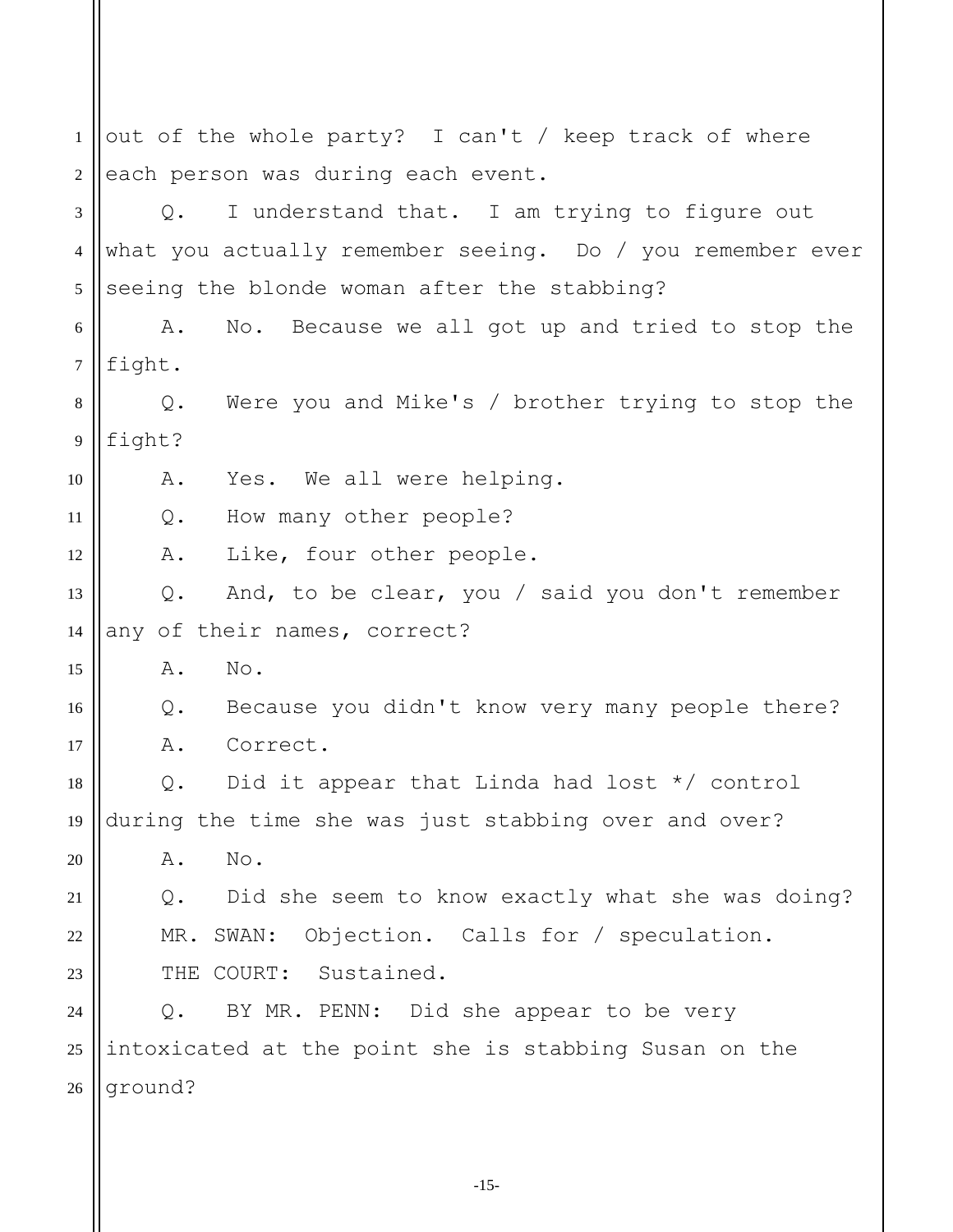| 1              | Α.               | Yes.                                                    |
|----------------|------------------|---------------------------------------------------------|
| 2              | $Q$ .            | And did she seem angry? /                               |
| 3              | Α.               | Yes.                                                    |
| $\overline{4}$ | $Q$ .            | And was the defendant yelling just prior to the         |
| 5              | stabbing?        |                                                         |
| 6              | Α.               | Yes, sir.                                               |
| $\tau$         | $Q$ .            | Did you see her try to scratch Linda with some          |
| $\,8\,$        |                  | type of / weapon or a bottle? Did you see anything like |
| $\overline{9}$ | that?            |                                                         |
| 10             | Α.               | No.                                                     |
| 11             | $Q$ .            | Now, did you see any injuries on Linda after the        |
| 12             |                  | stabbing happened?                                      |
| 13             | Α.               | Yes.                                                    |
| 14             | $Q$ .            | And / what did you observe?                             |
| 15             | Α.               | She had a couple scratches.                             |
| 16             | $Q$ .            | Did she show you those injuries?                        |
| 17             | Α.               | Yes.                                                    |
| 18             | Q.               | Is this before the police were dispatched?              |
| 19             |                  | A. Correct.                                             |
| 20             | $Q$ .            | Did / she explain how she ultimately received           |
| 21             | those scratches? |                                                         |
| 22             | Α.               | No.                                                     |
| 23             |                  | Q. Do you know whether she had the scratches prior      |
| 24             |                  | to this altercation? You hadn't really seen / her;      |
| 25             | correct?         |                                                         |
| 26             |                  | A. I could tell they were fresh.                        |
|                |                  |                                                         |
|                |                  |                                                         |

-16-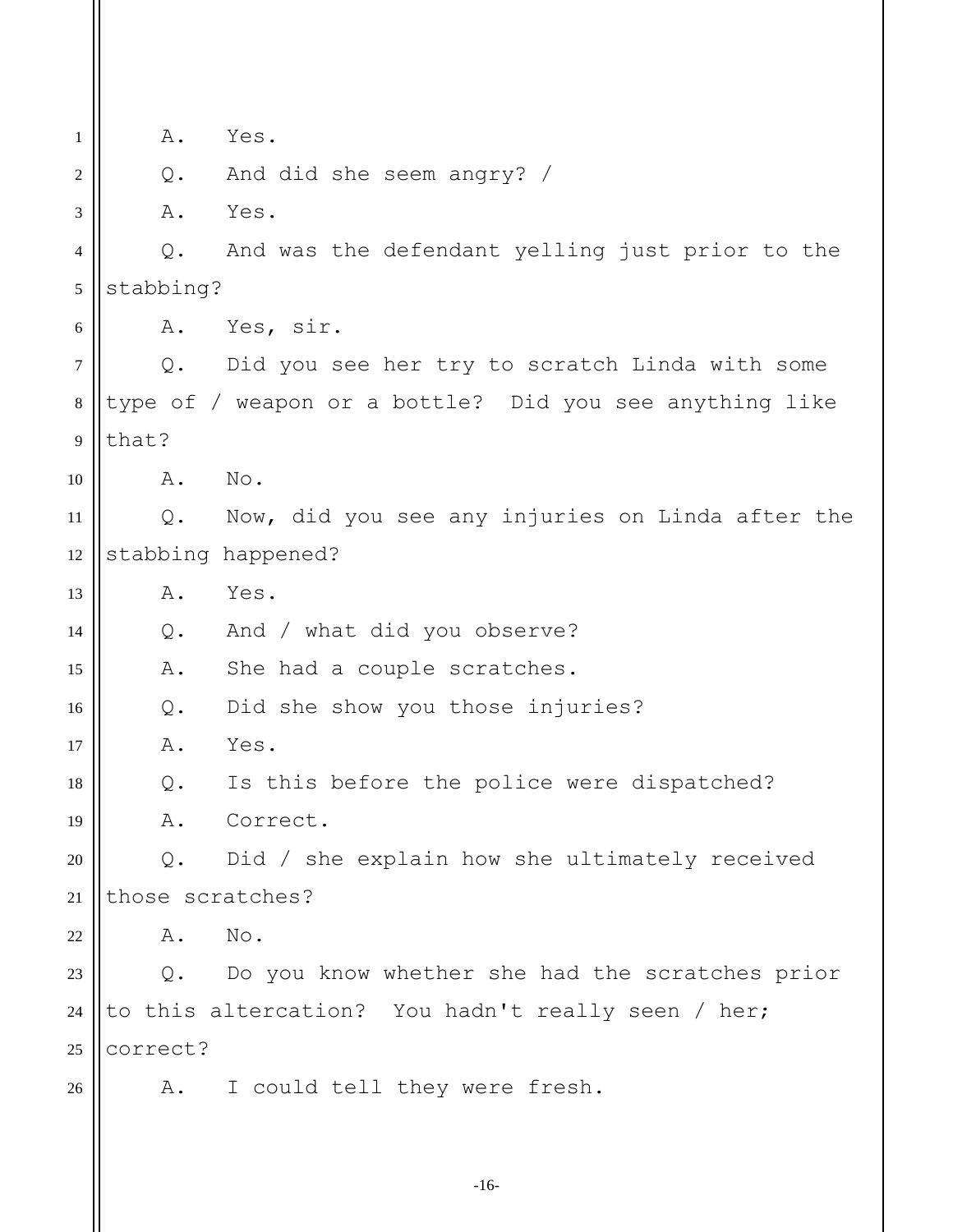1 2 3 4 5 6 7 8 9 10 11 12 13 14 15 16 17 18 19 20 21 22 23 24 25 26 Q. How could you tell? A. You get several scratches, and that's fresh. Q. If it will assist you, I / would like to show a couple other photos, and then you can explain what you are referring to. A. Okay. Q. All right. In looking at these \*/ and referring to scratches, what are you referring to that you said appeared fresh? THE COURT: You may want to get closer to the diagram and take / a look at those photographs. THE WITNESS: These around her neck. Q. BY MR. PENN: Are you referring to this top photograph here? A. Her feet were injured also. Q. She didn't tell / you she had just gotten those injuries. Were you just looking at them and assuming they were fresh? A. Yeah, I saw them. Q. Okay. You don't / have any training in determining how fresh an injury is; is that correct? A. No. Q. And you had not examined her neck prior to the altercation / happening; correct? A. No. Q. Or her feet, for that matter?

-17-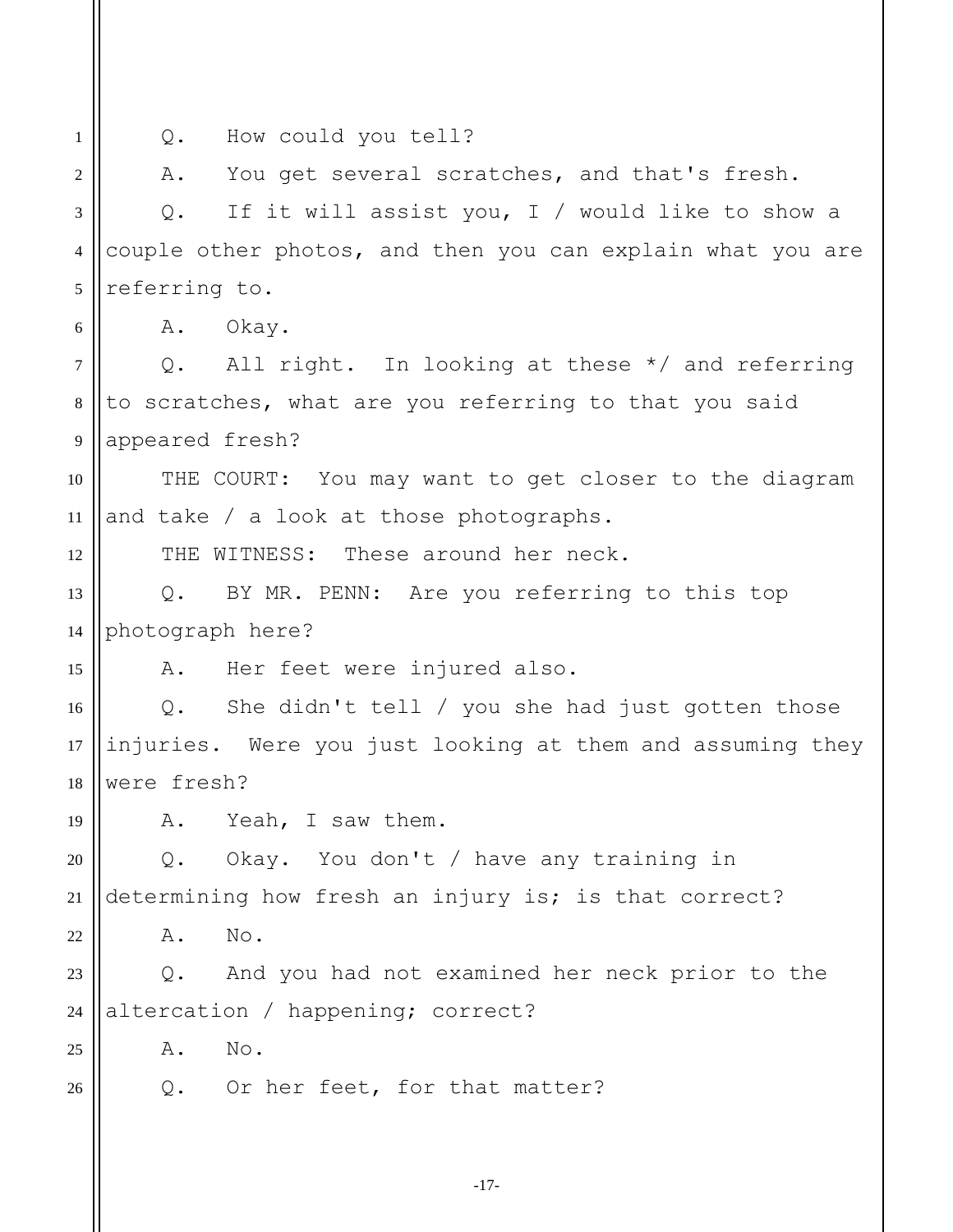1 2 3 4 5 6 7 8 9 10 11 12 13 14 15 16 17 18 19 20 21 22 23 24 25 26 A. I know she didn't have those injuries before. Q. Well, you didn't look at her neck very / closely; right? MR. SWAN: Objection. Leading. Argumentative. THE COURT: Overruled. You can answer that, if you have an answer. THE WITNESS: Would you repeat the question? Q. BY MR. PENN: Did you look at her / neck closely before this altercation happened? A. No. Q. At some point, you noticed there was broken glass on the floor of the kitchen? A. Yes, sir. Q. When / did you first notice that? A. After the fight. Q. Thank you. I appreciate your time. A. No problem. THE COURT: All right. Do you have recross? MR. SWAN: Yes, your Honor. \*/ RECROSS-EXAMINATION Q. BY MR. SWAN: I would like to show you a couple photographs, okay? A. All right. Q. And they are marked as 13 and 14 for identification, okay? A. All right. /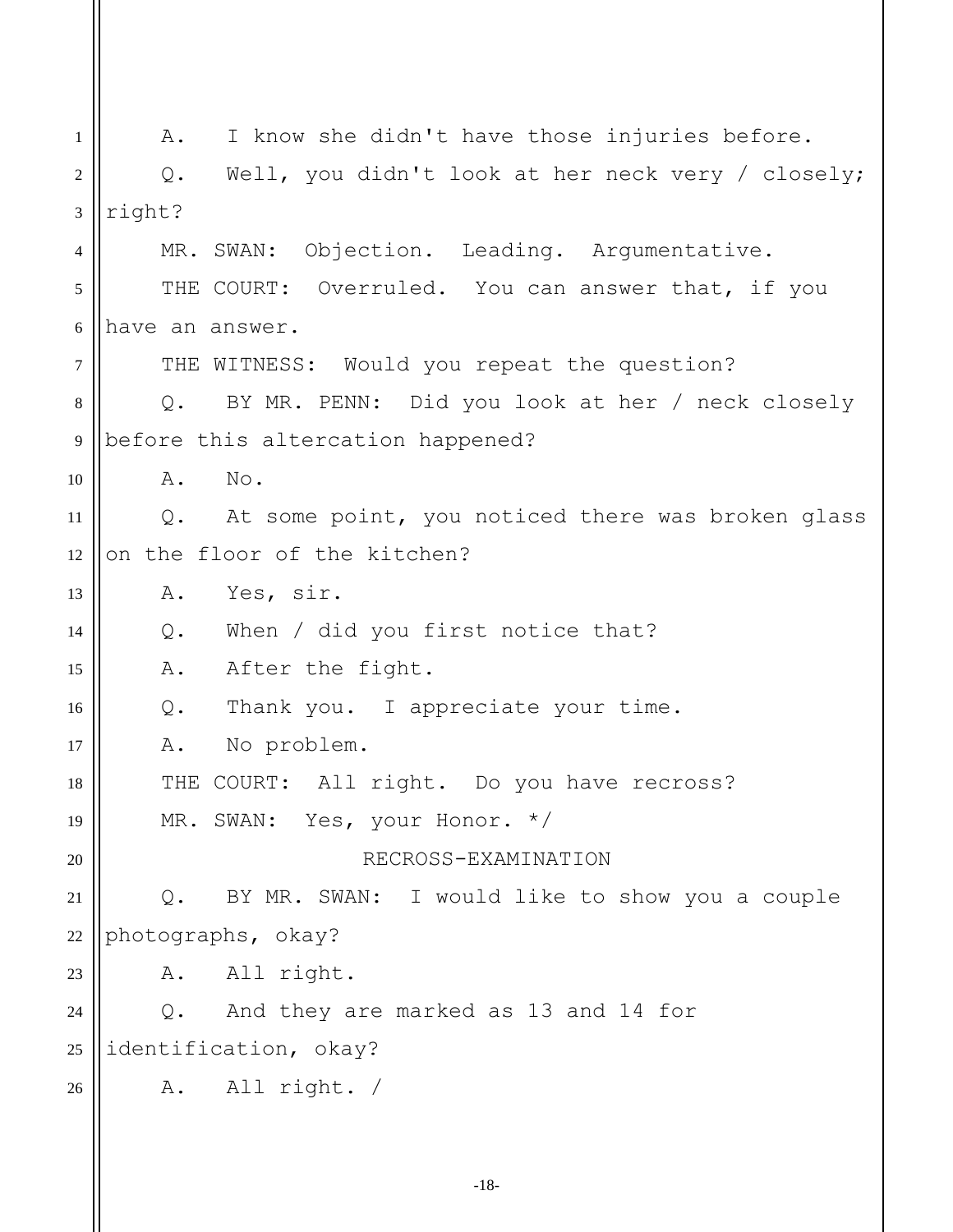1 2 3 4 5 6 7 8 9 10 11 12 13 14 15 16 17 18 19 20 21 22 23 24 25 26 Q. The first one you see is labeled at the bottom. Do you see the woman in that photograph? A. Yes. Q. Do you recognize her? A. Yes. Q. Is / that Karen? A. Yes. Q. Does it appear to fairly represent her size and how big she was on that evening in 2012? A. Yes. Q. In / looking at the second photograph, do you also recognize the woman in that photograph? A. Absolutely. Q. Does it appear to be someone that you know or that / you knew in the past? A. It does. Q. Who is that? A. Susan. Q. Even though this is only a photograph of her arm and upper torso, does this / appear to be what she looked like that evening? A. Correct. Q. Now, earlier you were shown many documents to try to help refresh your recollection. Have / you reviewed those documents prior to today? A. Yes.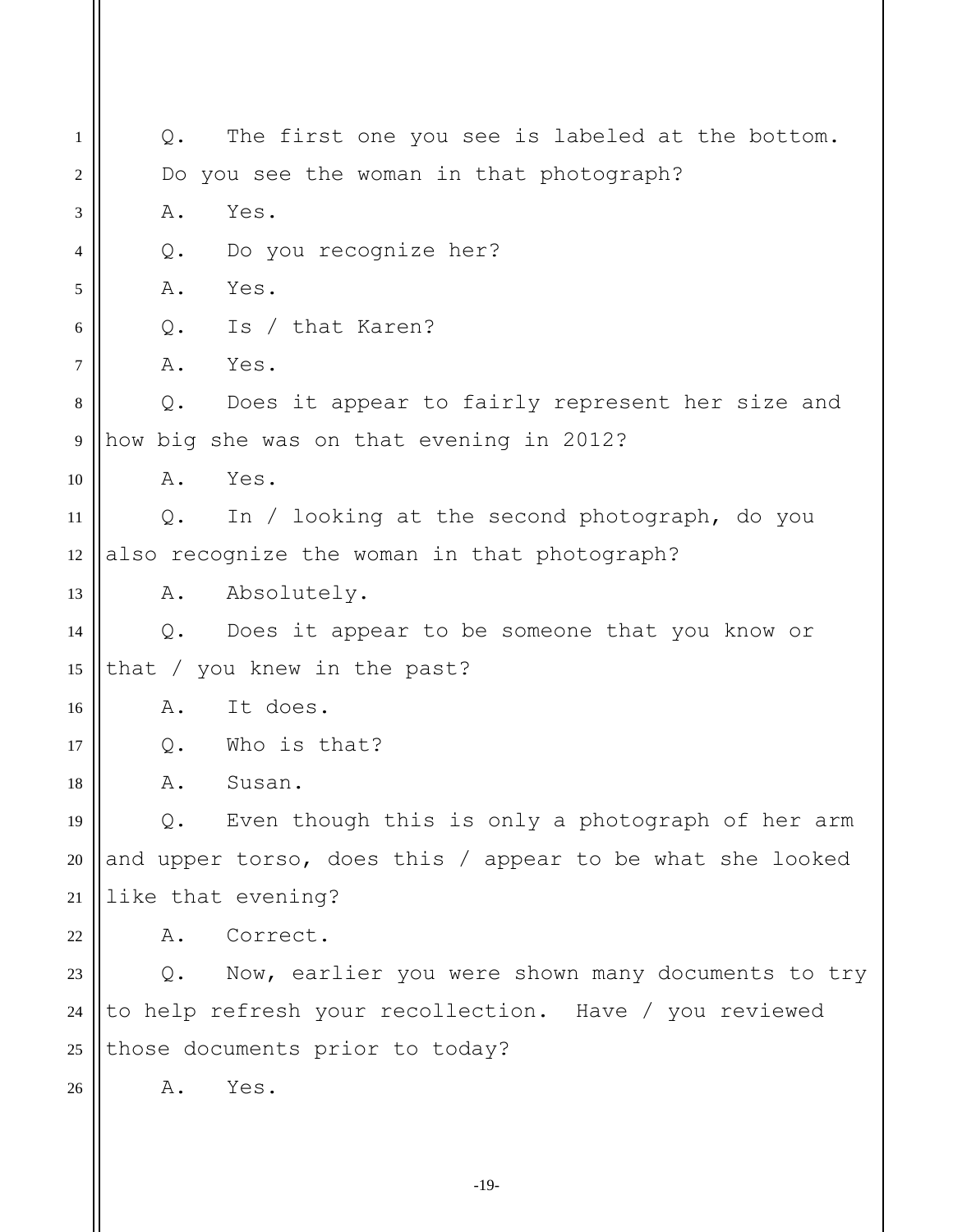1 2 3 4 5 6 7 8 9 10 11 12 13 14 15 16 17 18 19 20 21 22 23 24 25 26 Q. When you read through them, were you doing that at the same time that you listened to / the audio? A. Correct. Q. Were you looking to see whether that transcript was accurate or not? A. I don't understand that. Q. Did you go through and match \*/ up those words with the audio recording? A. I don't recall. Q. Did you ever make any marks or any corrections that needed to be made on / that transcript? A. I did not. Q. Can you tell us whether the transcript pages you reviewed earlier this morning are accurate or not? A. No. I don't / know if they are accurate. Q. Now, a couple times this morning, I have heard you testify that things happened really fast. Is that a fair / statement? A. Yes. Q. We are generally talking about a time period between 1:00 a.m. and about 2:30 a.m.; is that correct? A. Yes, sir. / Q. But the time period of the assault between three people or a fight between three people in the living room that moved into the kitchen / that results in a knife being used, that happened very quickly?

-20-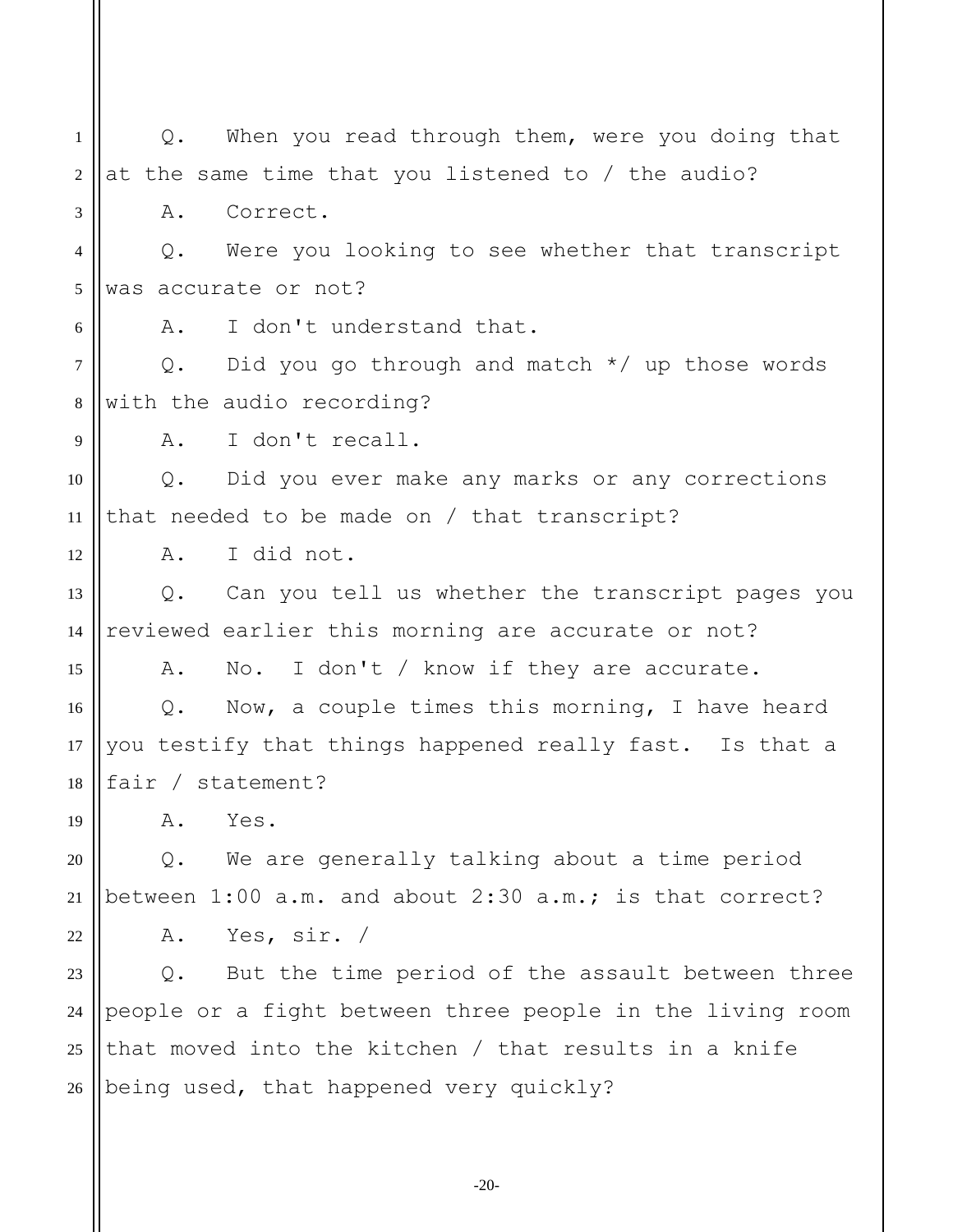1 2 3 4 5 6 7 8 9 10 11 12 13 14 15 16 17 18 19 20 21 22 23  $24$ 25 26 A. Yes. Q. In a matter of seconds? A. Yes. Q. You are trying to get off the / couch and get to see what's happening during that time; correct? A. Yes. Q. Can you tell us how Susan actually got into the kitchen? A. Not really. / I don't remember how exactly, but they were both in the kitchen. Q. Okay. So do you remember who went into the kitchen first and who \*/ followed? A. No. I don't know if somebody followed somebody else. Q. And is that because you just didn't get a good view or because of the / time that's passed and that you don't have a good recollection? A. Because of time passing. MR. SWAN: I don't have anything else, your Honor. Thank you. THE COURT: Any final / redirect? MR. PENN: Yes, your Honor. Just one question. THE COURT: Okay. FURTHER REDIRECT EXAMINATION Q. BY MR. PENN: All right. Susan and Linda were in the kitchen together. Did you see whether Susan was

-21-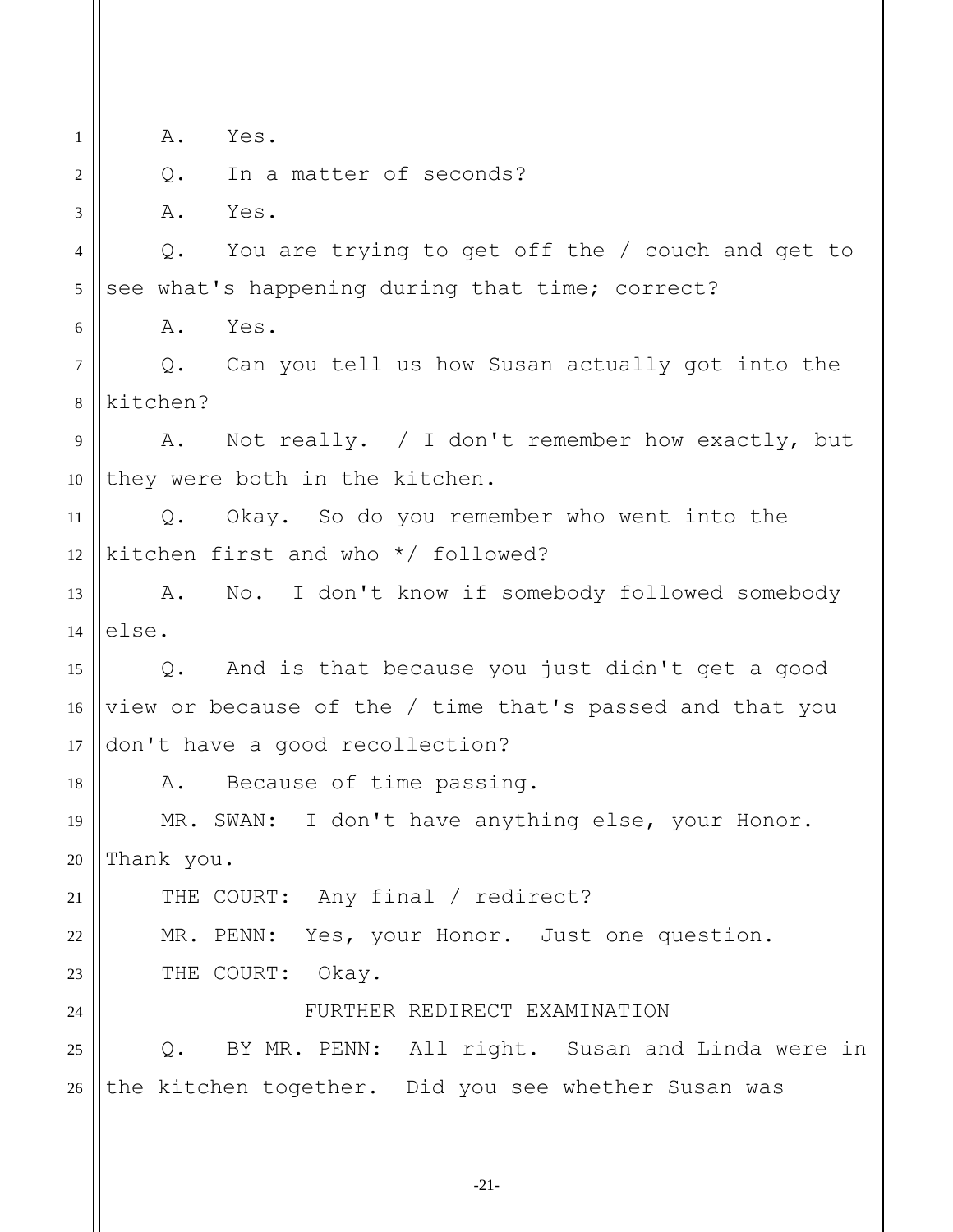| 1              | closer / to the wall or maybe the island?                 |
|----------------|-----------------------------------------------------------|
| $\overline{c}$ | I don't know.<br>Α.                                       |
| 3              | I can show you a picture, if it is easier.<br>Q.          |
| 4              | Closer to the wall.<br>Α.                                 |
| 5              | Before / you saw them on the ground, did you see<br>$Q$ . |
| 6              | Linda standing and blocking Susan in the kitchen?         |
| $\tau$         | I can't recall.<br>Α.                                     |
| $\,8\,$        | Do you recall reporting that $/$ to police<br>Q.          |
| $\overline{9}$ | officers?                                                 |
| 10             | I don't believe I said that.<br>A.                        |
| 11             | Q. You don't recall saying that one way or the            |
| 12             | other?                                                    |
| 13             | No.<br>Α.                                                 |
| 14             | MR. PENN: No further questions.                           |
| 15             | Mr. Swan, anything. /<br>THE COURT:                       |
| 16             | MR. SWAN: Nothing, your Honor.                            |
| 17             | THE COURT: Okay. We have previously heard this            |
| 18             | witness came from out of state.                           |
| 19             | MR. PENN: That's correct.                                 |
| 20             | THE COURT: I suspect the witness would like / to          |
| 21             | return home after we finish.                              |
| 22             | MR. PENN: I believe so.                                   |
| 23             | THE WITNESS: I have a flight tonight.                     |
| 24             | THE COURT: Okay. Thank you for being here with us         |
| 25             | today. Travel safely. */                                  |
| 26             | $-000-$                                                   |
|                |                                                           |
|                |                                                           |

-22-